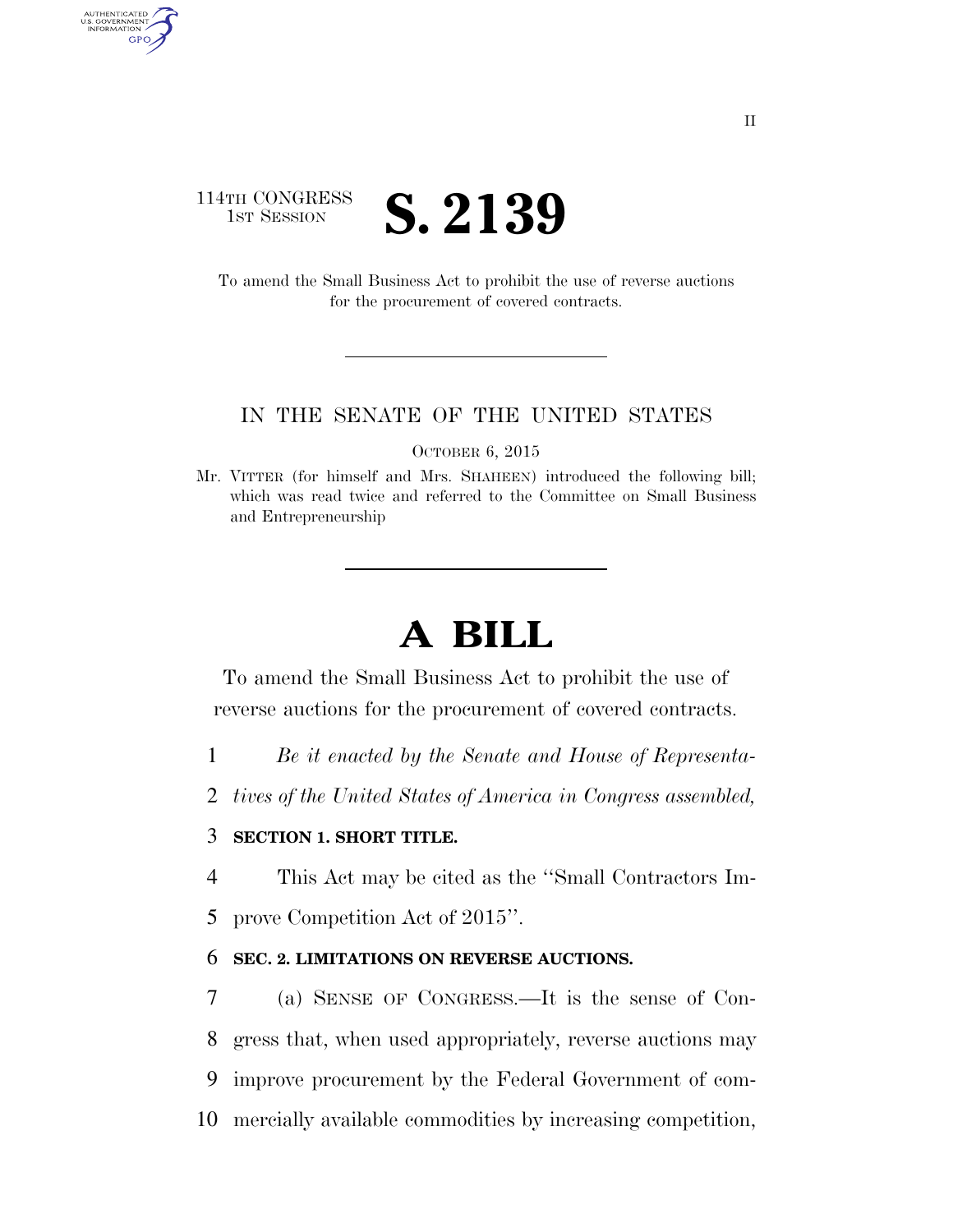reducing prices, and improving opportunities for small

 businesses. (b) LIMITATIONS ON REVERSE AUCTIONS.—The Small Business Act (15 U.S.C. 631 et seq.) is amended— (1) by redesignating section 47 as section 48; and (2) by inserting after section 46 the following: **''SEC. 47. LIMITATIONS ON REVERSE AUCTIONS FOR COV- ERED CONTRACTS.**  ''(a) DEFINITIONS.—In this section—  $\frac{1}{2}$  the term 'contracting officer' has the meaning given the term in section 2101 of title 41, United States Code;  $\frac{14}{2}$  ''(2) the term 'covered contract' means a con- tract—  $"({\rm A})$  for design and construction services;  $\text{``(B)}$  for goods purchased to protect Fed-eral employees, members of the Armed Forces,

 or civilians from bodily harm; or 20  $\cdot$  (C) for goods or services other than those goods or services described in subparagraph (A)

or (B)—

23  $\frac{1}{1}$  to be awarded based on factors other than price and technical responsi-bility; or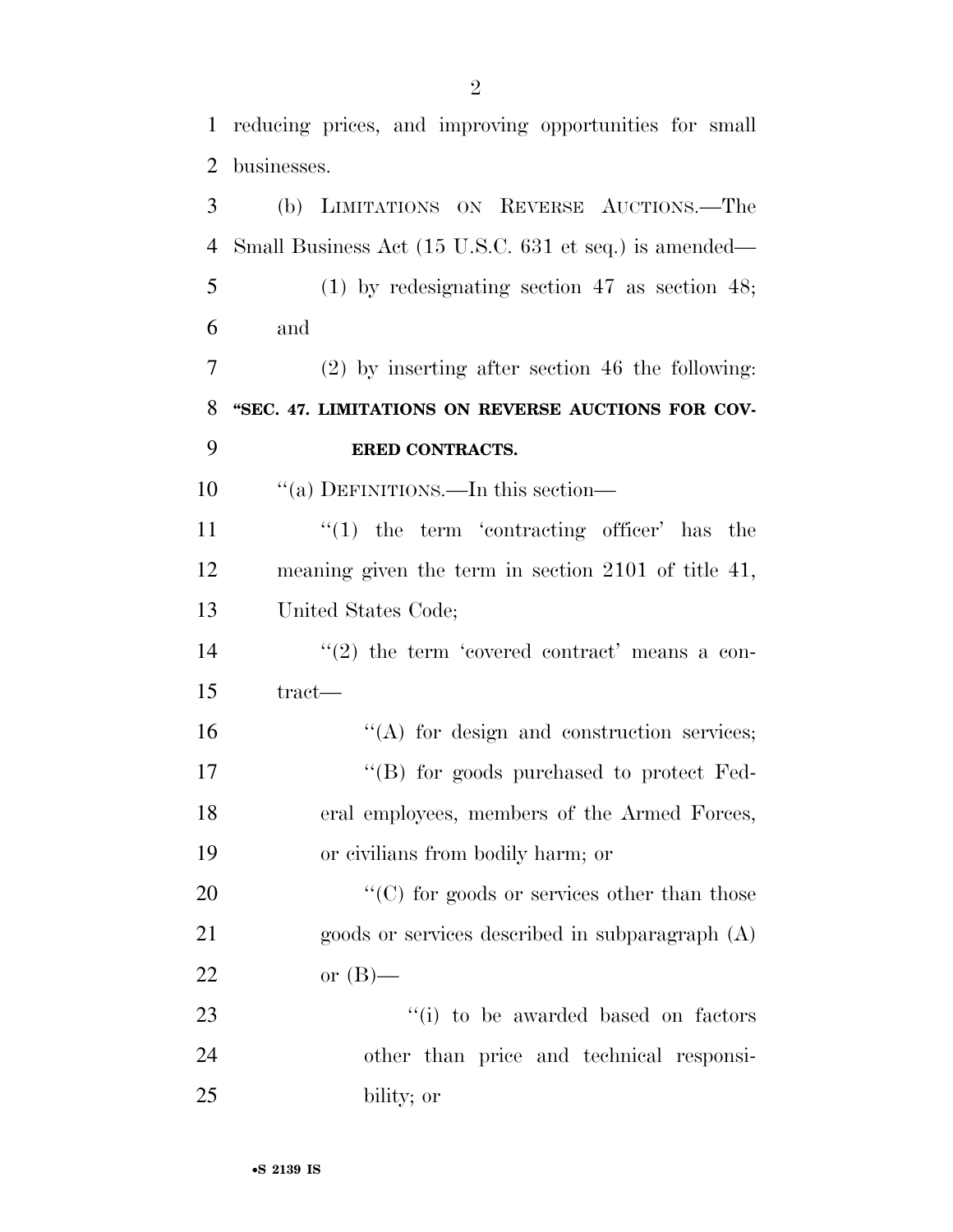| $\mathbf{1}$   | "(ii) if awarding the contract requires                      |
|----------------|--------------------------------------------------------------|
| $\overline{2}$ | the contracting officer to conduct discus-                   |
| 3              | sions with the offerors about their offer;                   |
| $\overline{4}$ | $\cdot\cdot$ (3) the term 'design and construction services' |
| 5              | means-                                                       |
| 6              | $\lq\lq$ site planning and landscape design;                 |
| 7              | "(B) architectural and interior design;                      |
| 8              | "(C) engineering system design;                              |
| 9              | $\lq\lq$ (D) performance of construction work for            |
| 10             | facility, infrastructure, and environmental res-             |
| 11             | toration projects;                                           |
| 12             | "(E) delivery and supply of construction                     |
| 13             | materials to construction sites;                             |
| 14             | $\lq\lq(F)$ construction, alteration, or repair, in-         |
| 15             | cluding painting and decorating, of public build-            |
| 16             | ings and public works; and                                   |
| 17             | $\lq\lq(G)$ architectural and engineering serv-              |
| 18             | ices, as defined in section 1102 of title 40,                |
| 19             | United States Code;                                          |
| 20             | $(4)$ the term 'responsible source' has the                  |
| 21             | meaning given the term in section 113 of title 41,           |
| 22             | United States Code; and                                      |
| 23             | $\cdot\cdot$ (5) the term 'reverse auction', with respect to |
| 24             | procurement by an agency, means an auction be-               |
| 25             | tween a group of offerors who compete against each           |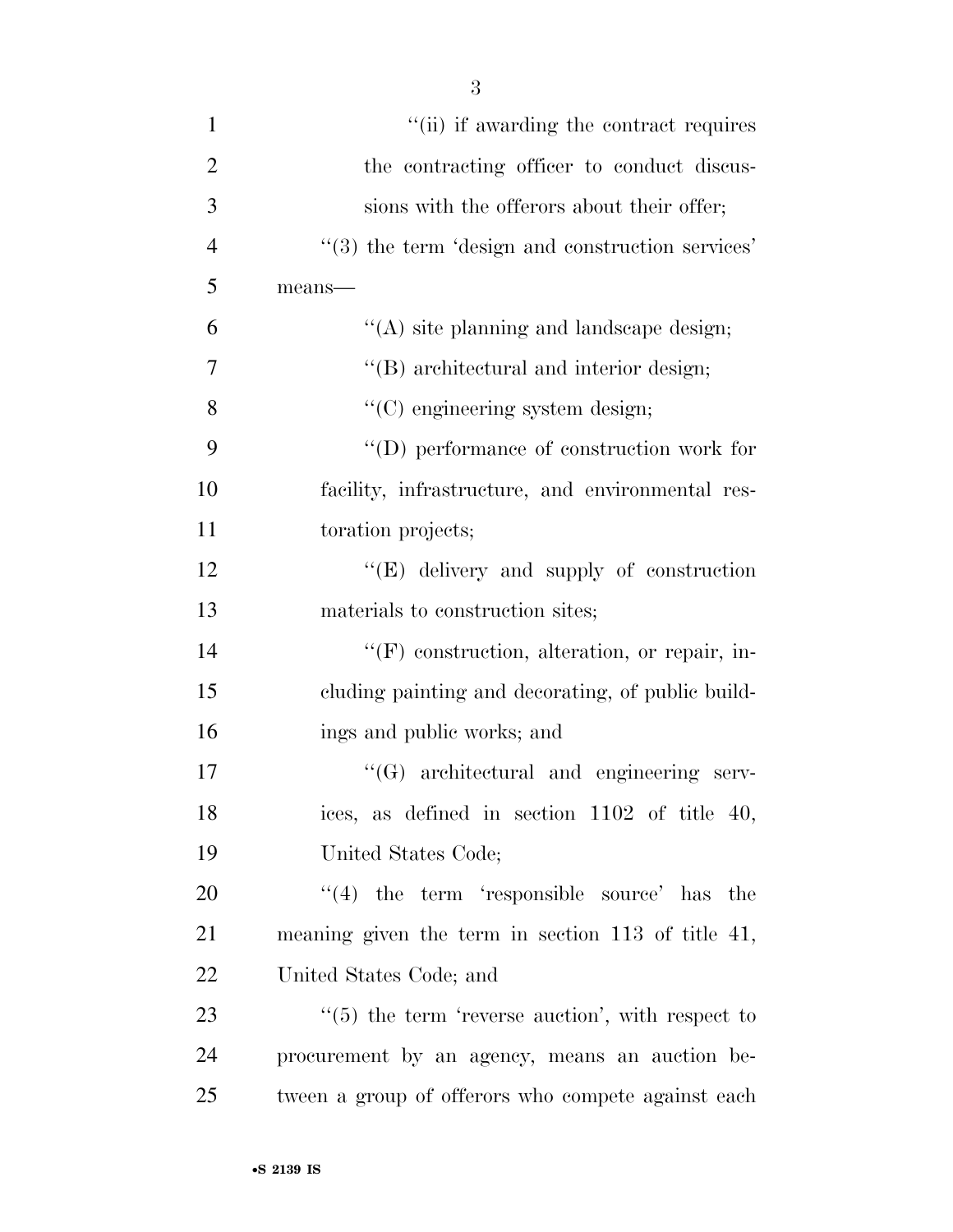other by submitting offers for a contract or task or delivery order with the ability to submit revised of- fers with lower prices throughout the course of the auction.

 ''(b) PROHIBITION ON USING REVERSE AUCTIONS FOR COVERED CONTRACTS.—In the case of a covered con- tract, a reverse auction may not be used if the award of the covered contract is to be made under—

- 9  $\frac{4}{1}$  section 8(a);
- 10  $\text{``(2) section } 8(m);$
- 11  $(3)$  section 15(a);
- 12  $(4)$  section 15(j);
- 13  $\frac{13}{15}$   $\frac{13}{15}$  or
- ''(6) section 36.

15 "(c) LIMITATIONS ON USING REVERSE AUCTIONS.— In the case of the award of a contract made under para- graphs (1) through (6) of subsection (b) that is not a cov- ered contract, a reverse auction may be used for the award of such a contract only if the following requirements are met:

21 "(1) DECISIONS REGARDING USE OF A RE- VERSE AUCTION.—Subject to paragraph (2), the fol- lowing decisions with respect to such a contract shall only be made by a contracting officer: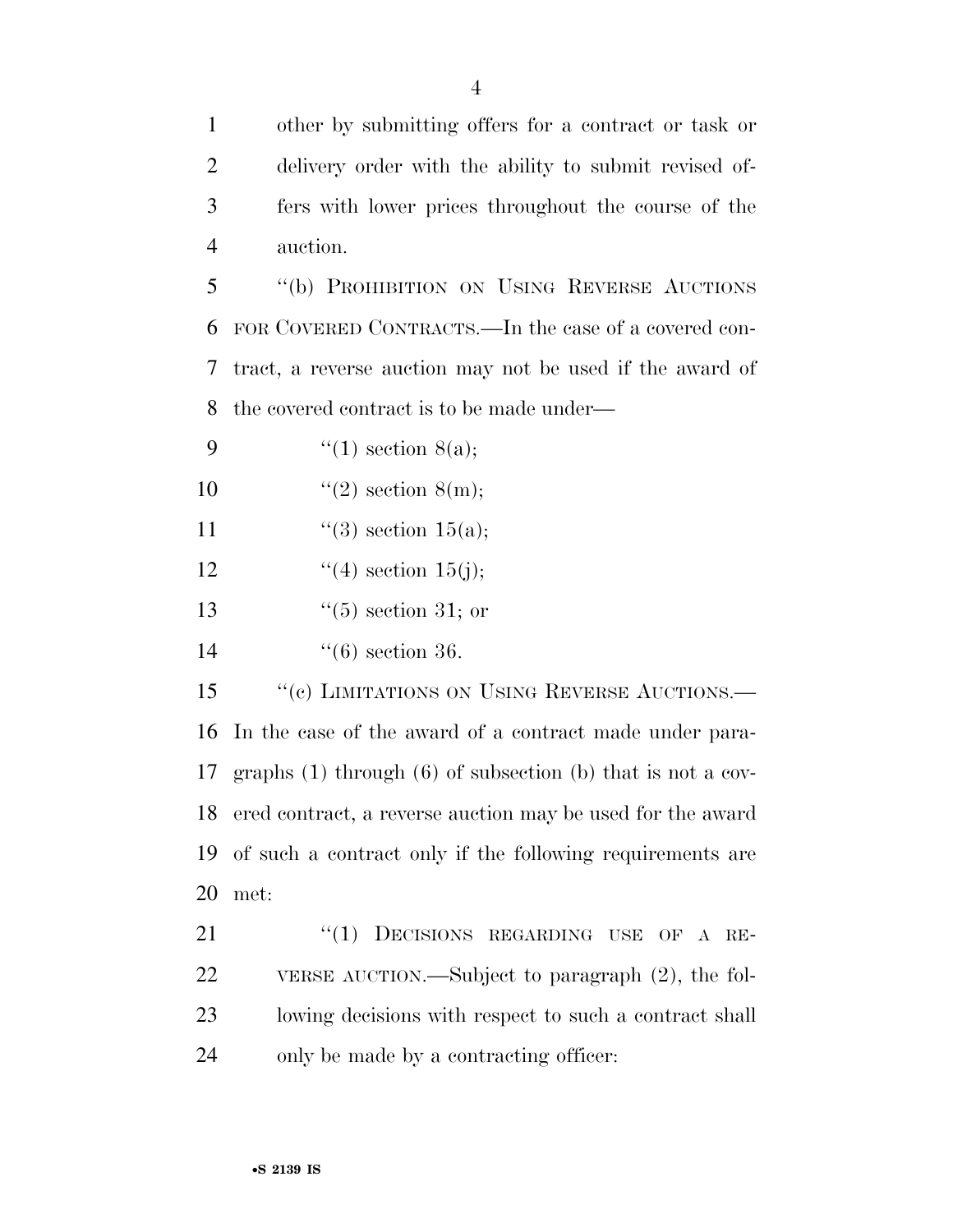| $\mathbf{1}$   | "(A) A decision to use a reverse auction as       |
|----------------|---------------------------------------------------|
| $\overline{2}$ | part of the competition for award of such a con-  |
| 3              | tract.                                            |
| 4              | "(B) Any decision made after the decision         |
| 5              | described in subparagraph (A) regarding the       |
| 6              | appropriate evaluation criteria, the inclusion of |
| 7              | vendors, the acceptability of vendor submissions  |
| 8              | (including decisions regarding timeliness), and   |
| 9              | the selection of the winner.                      |
| 10             | $``(2)$ TRAINING REQUIRED.—                       |
| 11             | "(A) IN GENERAL.—Only a contracting of-           |
| 12             | ficer who has received training on the appro-     |
| 13             | priate use and supervision of reverse auctions    |
| 14             | may use or supervise a reverse auction for the    |
| 15             | award of such a contract.                         |
| 16             | "(B) TRAINING.—The training described             |
| 17             | in subparagraph (A) shall be provided by, or      |
| 18             | similar to the training provided by, the Defense  |
| 19             | Acquisition University as described in section    |
| 20             | 824 of the Carl Levin and Howard P. 'Buck'        |
| 21             | McKeon National Defense Authorization Act         |
| <u>22</u>      | for Fiscal Year $2015$ (Public Law $113-291$ ;    |
| 23             | 127 Stat. 3436).                                  |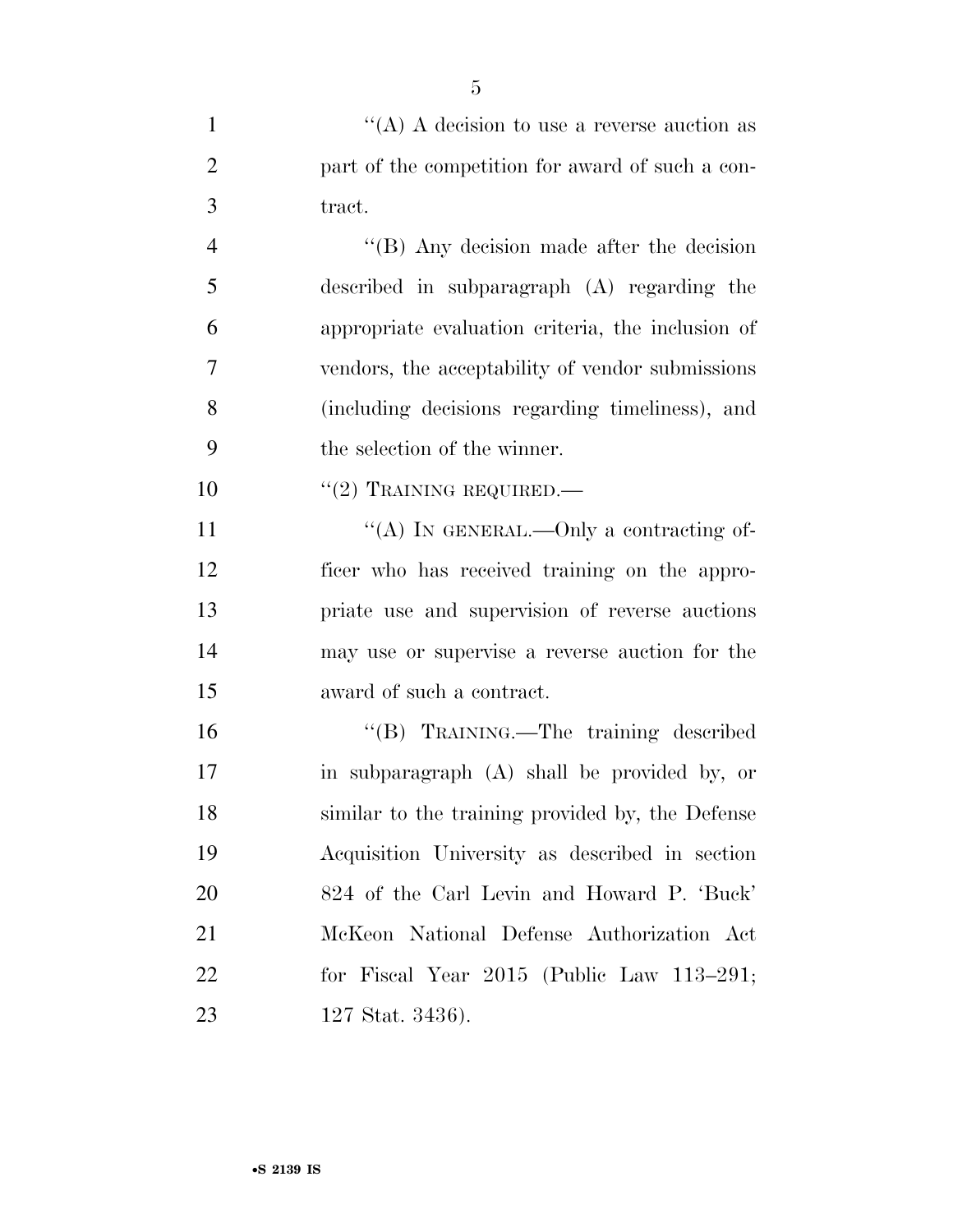| $\mathbf{1}$   | "(3) NUMBER OF OFFERS; REVISIONS<br>TO                  |
|----------------|---------------------------------------------------------|
| $\overline{2}$ | BIDS.—A Federal agency may not award such a con-        |
| 3              | tract using a reverse auction if—                       |
| $\overline{4}$ | "(A) only 1 offer is received; or                       |
| 5              | "(B) offerors do not have the ability to                |
| 6              | submit revised bids with lower prices through-          |
| 7              | out the course of the auction.                          |
| 8              | $(4)$ TECHNICALLY ACCEPTABLE OFFERS.— $A$               |
| 9              | Federal agency awarding such a contract using a re-     |
| 10             | verse auction shall evaluate the technical accept-      |
| 11             | ability of offers only as technically acceptable or un- |
| 12             | acceptable.                                             |
| 13             | "(5) USE OF PRICE RANKINGS.—A Federal                   |
| 14             | agency may not award such a contract using a re-        |
| 15             | verse auction if at any time during the procurement     |
| 16             | process the Federal agency misinforms an offeror        |
| 17             | about the price ranking of the last offer of the offer- |
| 18             | or submitted in relation to offers submitted by other   |
| 19             | offerors.                                               |
| 20             | $``(6)$ USE OF THIRD-PARTY AGENTS.—If a Fed-            |
| 21             | eral agency uses a third-party agent to assist with     |
| 22             | the award of such a contract using a reverse auc-       |
| 23             | tion, the Federal agency shall ensure that—             |